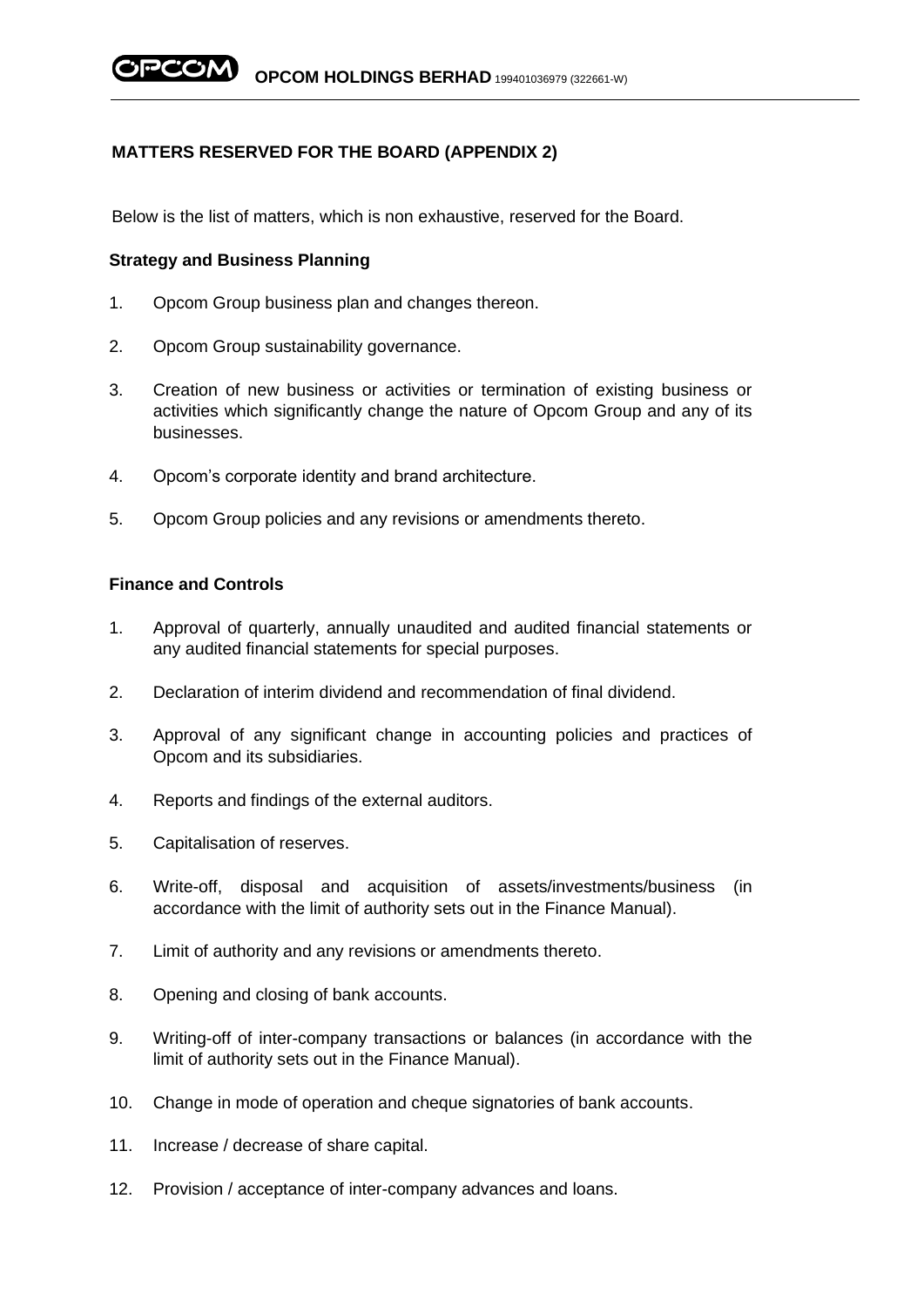**OPCOM** OPCOM HOLDINGS BERHAD 199401036979 (322661-W)

- 13. Provision of corporate / financial guarantee and letter of comfort / support.
- 14. Acceptance of working capital credit facilities.
- 15. Creation of financial instruments and derivatives (in accordance with the limit of authority sets out in the Finance Manual).
- 16. Entering of related party transaction (in accordance with the limit of authority sets out in the Finance Manual and Related Party Transaction Policies & Procedures).

#### **People**

- 1. Changes to Opcom Group human resources policy and terms and conditions of employment and benefits.
- 2. Changes to Opcom's organisational or senior management structure that significantly alters the governance or operational direction of Opcom Group.
- 3. Annual salary increments and performance bonus.
- 4. Remuneration, benefits, entitlements and terms of conditions of employment of Executive Directors, key positions of Opcom and its major subsidiaries.
- 5. Payment of long-term employment incentives.
- 6. Appointment or termination or resignation of top key positions of Opcom and its major subsidiaries and changes thereafter.
- 7. Succession plan for top key personnel.
- 8. Performance evaluation of Executive Director.

#### **Compliance and Support**

- 1. Legal action against any person which will have a significant impact on Opcom Group's business or long-term plan / strategy.
- 2. Settlement of litigation (in accordance with the limit of authority sets out in the Finance Manual).
- 3. Appointment of power of attorney.
- 4. Appointment of Board and Board Committee members.
- 5. Approval of Opcom Board and Board Committees' charter, terms of reference and changes thereto.
- 6. Convening of annual general meetings and extraordinary general meetings.
- 7. Key statements for annual reports, prospectuses and circulars to shareholders.